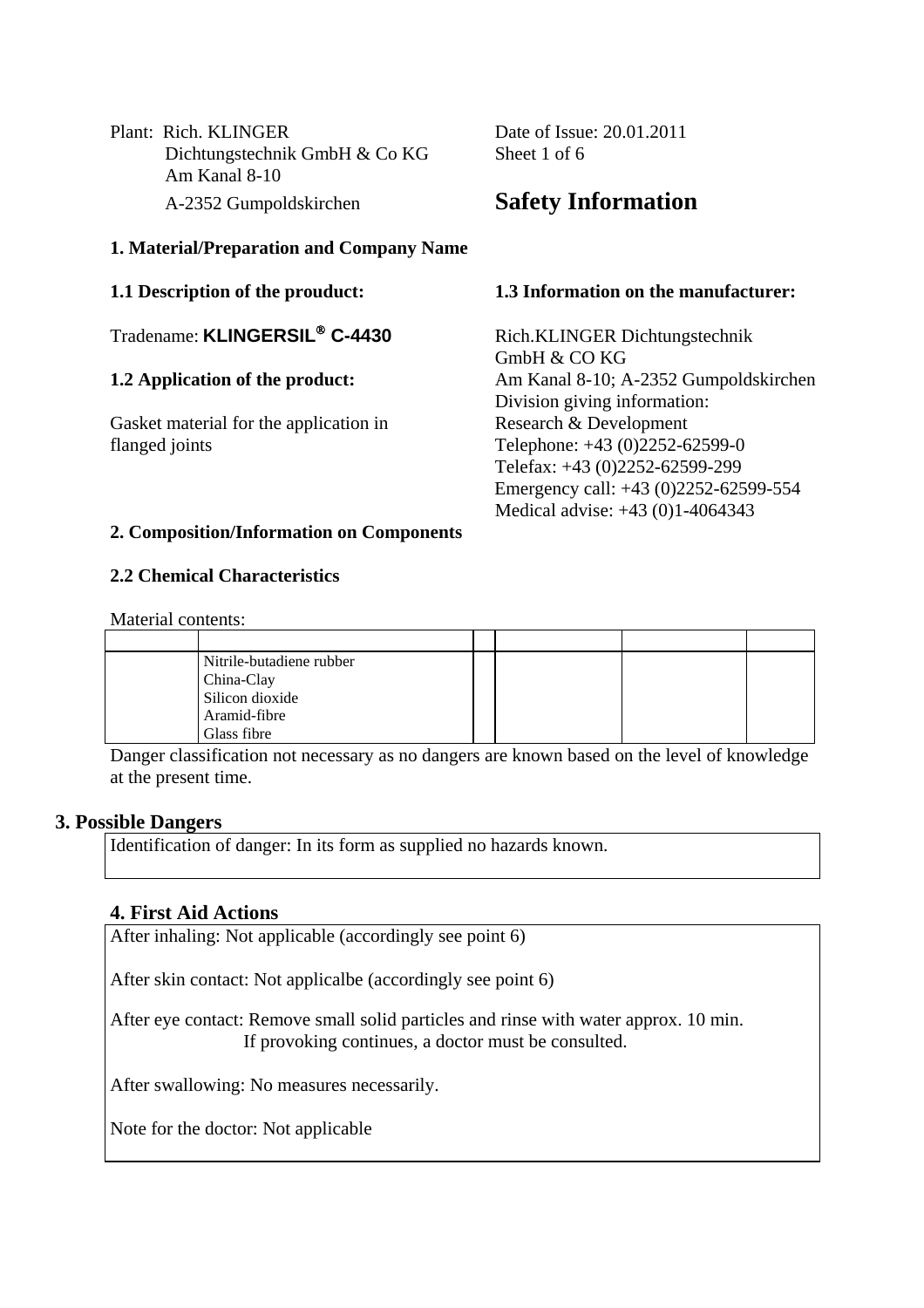| <b>Safety Information</b>      | Sheet 2 of 6                |
|--------------------------------|-----------------------------|
| Plant:                         | Article No./Name/Tradename: |
| Rich. Klinger Dichtungstechnik | <b>KLINGERSIL® C-4430</b>   |
| GmbH & Co KG                   |                             |

# **5. Measures for Firefighting**

Suitable extinguishing agent: Water, carbon dioxide, powder extinguishers, foam extinguishers.

Extinguishing agent which is unsuitable for safety reasons: Not known.

Special dangers through the material or the preparation itself, its combustion products or resulting gases: In the case of combustion, the same gases are produced as with burning rubber. Heavy carbon black formation

The follwing can be produced in case of fire: Carbon monoxide, carbon dioxide, sulphur oxides and nitrous gases (NOx), irritating/caustic, combustible as well as poisonous carbonisation gases.

Special protective equipment: When Firefighting, breathing apparatus and eye protection have to be worn against dust and fumes and burning rubber.

Additional note: There is the danger of the rubber re-igniting. For this reason, additional cooling after extinguishing is necessary.

# **6. Measures in Case of Unintentional Release**

Precautionary measures related to persons: Avoid dust formation

Environmental protection measures: No dangers known.

Procedure for cleaning: Use of approved vacuum cleaners with fine dust filters.

### **6.1 Measures in Case of Unintentional exceeding Dust Release**

General Note: In case of improper use and use which is not in compliance with stipulations e.g. grinding might cause an exceeding amount of fine dust. In this case proper exhausting and filtering is to apply respectively protective equipment (fine –dust respirator FFP1 acc. to EN149:2001) has to be worn.

After Inhaling: Bring to fresh air

After skin contact: Washing with soap

# **7.Handling and Storage**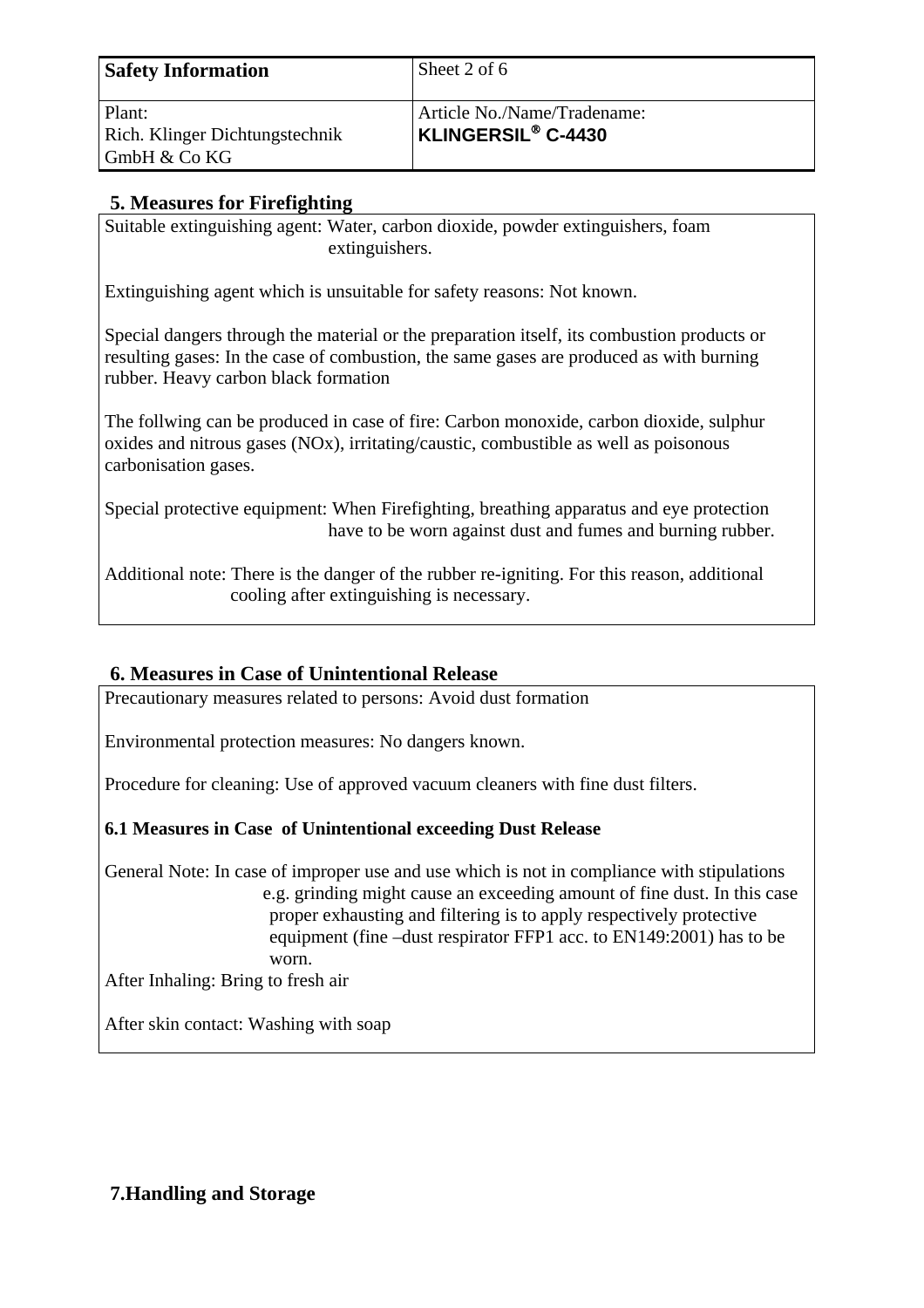| <b>Safety Information</b>                                | Sheet 3 of 6                                                  |
|----------------------------------------------------------|---------------------------------------------------------------|
| Plant:<br>Rich. Klinger Dichtungstechnik<br>GmbH & Co KG | Article No./Name/Tradename:<br>KLINGERSIL <sup>®</sup> C-4430 |

## **7.1 Handling**

Notes on safe handling: Measures for the avoidance of strong dust formation.

Notes on protection against fire and explosion: Material is flammable only through effects of an external flame..

## **7.2 Storage**

Requirements on storage rooms and containers: Dry storage rooms. Material should not be stored in the vicinity of the heating as it can become brittle and no longer usable in accordance with stipulations.

Notes on storing together with other products: No restrictions or dangers known.

# **8. Limits of Exposure and Personal Protective Equipment**

**8.1 Expotions References** 

See point 7; no further measures necessarily

### **8.2 Personal Protective Equipment for processing**

Breathing protection: in case of high fine dust concentrations use personal protective equipment (e.g. fine –dust respirator FFP1 acc. to EN 149:2000). Accordingly see point 6.

Hand protection: Gloves

Body protection: Overall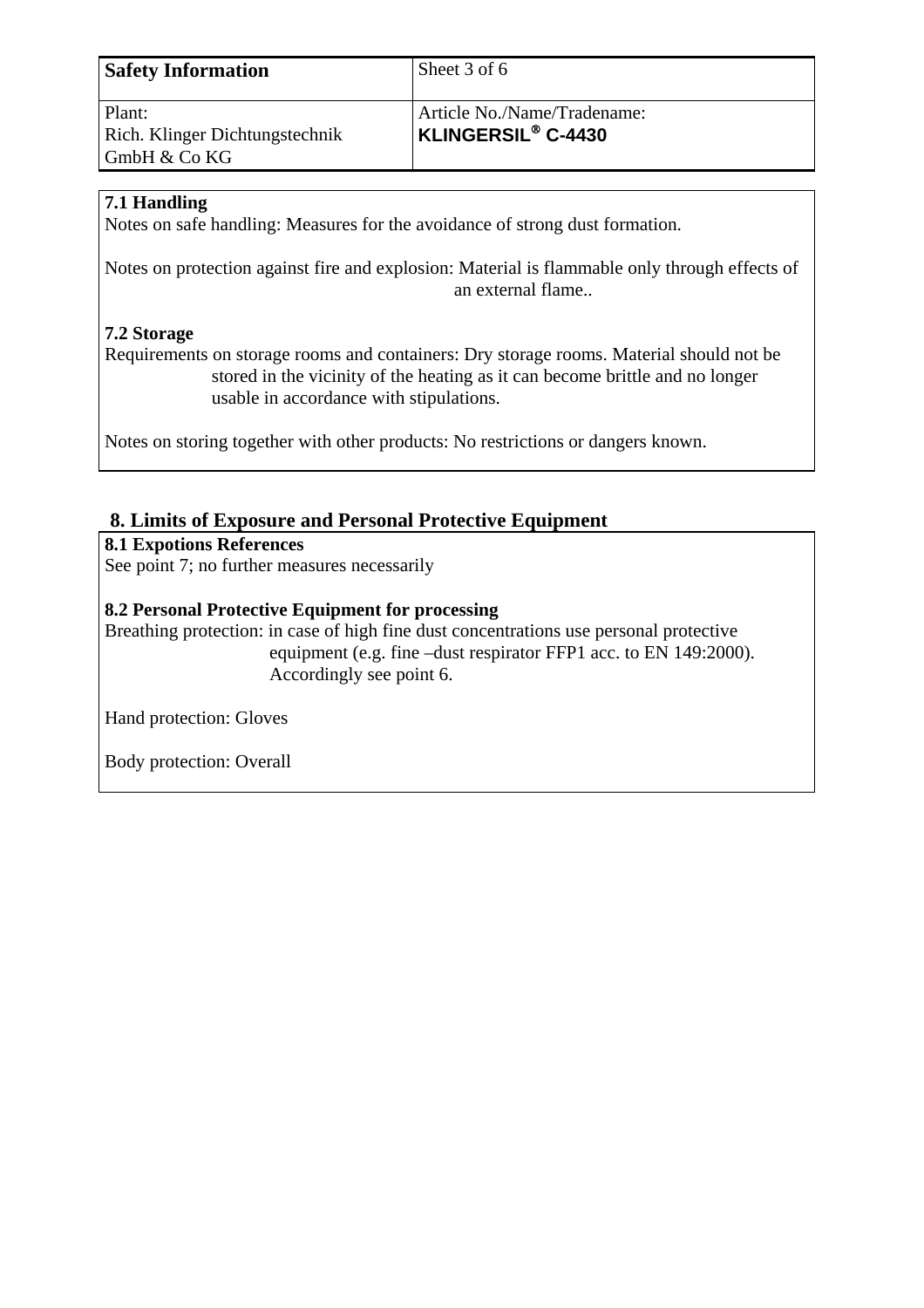| <b>Safety Information</b>                   | Sheet 4 of 6                   |
|---------------------------------------------|--------------------------------|
| Plant:                                      | Article No./Name/Tradename:    |
| Rich. Klinger Dichtungstechnik              | KLINGERSIL <sup>®</sup> C-4430 |
| $\mathsf{GmbH} \& \mathsf{Co}\,\mathsf{KG}$ |                                |

| 9.1. Appearance                 |                                            |      |        |
|---------------------------------|--------------------------------------------|------|--------|
| Form: firm sheets               | Colour: Surface: green/white               |      |        |
| Odour: gummy                    | Cut edge: white                            |      |        |
| 9.2 Safety-related data         |                                            |      |        |
|                                 | <b>Value/Range</b>                         | Unit | Method |
| Change in state                 | not known                                  |      |        |
| Boiling point/Boiling range:    | n.a.                                       |      |        |
| Melting point/Melting range:    | n.a.                                       |      |        |
| Decomposition of elastomer:     | over $300^{\circ}$ C                       |      |        |
| Flash point:                    | not known                                  |      |        |
| pH-Wert:                        | n.a.                                       |      |        |
| Ignitability of solid material: | not known                                  |      |        |
| Ignition temperature            | not known                                  |      |        |
| Self-igniting solid material:   | Not self-igniting                          |      |        |
| Fire-promoting properties:      | self-burning                               |      |        |
| Danger of explosion             | None                                       |      |        |
| <b>Explosion limits:</b>        | n.a.                                       |      |        |
| Vapour pressure:                | n.a.                                       |      |        |
| Density:                        | 1,75 g/cm <sup>3</sup> (at $25^{\circ}$ C) |      |        |
| Solubility in water/grease:     | insoluble                                  |      |        |

## **9. Physical and Chemical Characteristics**

### **10. Stability and Reactivity**

Conditions to be avoided: temperatures >450°C

Materials to be avoided: Not known

Dangerous decomposition products: hydrogen cyanide

The following can result in case of fire: Carbon monoxide, carbon dioxide, sulphur oxides and nitrous gases (NOx), irritating/caustic, combustible as well as poisonous carbonisation gases.

The product is stable under standard conditions.

### **11. Information on Toxicology**

In the case of intended use no toxicological effects are known.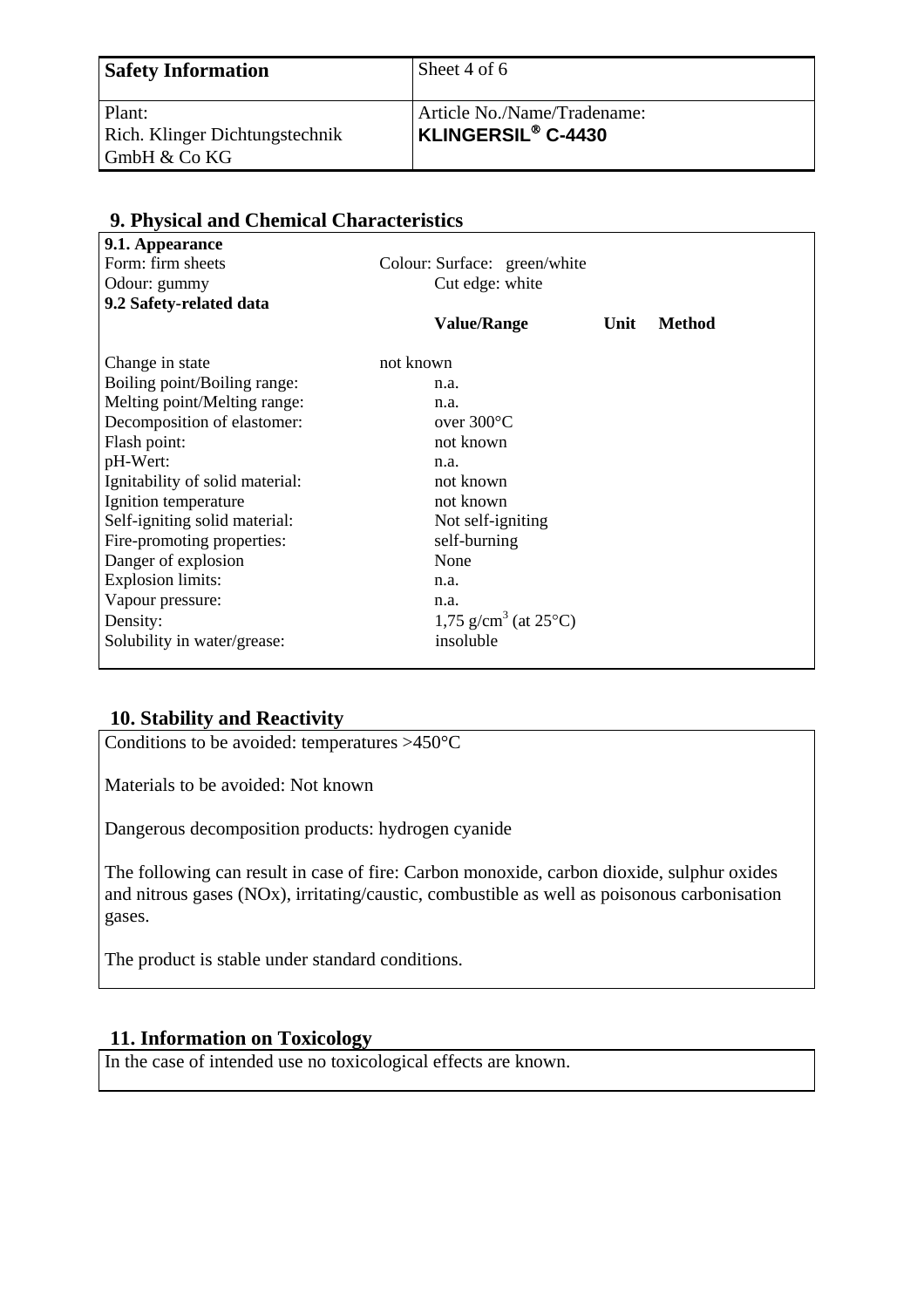| <b>Safety Information</b>                | Sheet 5 of 6                                                        |
|------------------------------------------|---------------------------------------------------------------------|
| Plant:<br>Rich. Klinger Dichtungstechnik | Article No./Name/Tradename:<br><b>KLINGERSIL<sup>®</sup> C-4430</b> |
| GmbH & Co KG                             |                                                                     |

# **12. Information on Ecology**

**12.1 Information on elimination (Persistency and degradability)** 

Degree of elimination: not known

Persistency: Biologically not degradable (self-classification)

### **12.2 Mobility and (bio) accumulation potential**:

water insoluble, fat insoluble, no in vivo resorption, bonding or accumulation known

# **12.3 Exotoxilogical Effects**

Not known

For detailed information e.g. approvals and certificates (potable water, food contact, etc.) please visit www.klinger.co.at  $\rightarrow$  material grade  $\rightarrow$  approvals and certificates.

# **13. Notes on Disposal**

#### **13.1 Product**

Recommendation: combustion by a certified recycling company . Product contains  $\geq$  3% organic carbon.

Waste Code No. in accordance with ÖNORM S2100: 57501 Waste name: Rubber

### **13.2 Contaminated Packaging**

Recommendation: Disposal in accordance with the national regulations.

# **14. Information on Transport**

### **14.1 Transport/Further Information**

No dangers known.

# **15. Regulations**

Regulations for dangerous material not applicable.

The product covered by this safety information is classified as an article according to regulation (EG) Nr. 1907/2006 (REACH). In compliance with REACH regulation it is not mandatory to issue material safety data sheets for articles.

Accordingly the present safety information is voluntary can not be regarded as a material safety data sheet as defined by regulation (EG) Nr. 1907/2006 (REACH).

Duty to communicate information according to regulation (EG) Nr.1907/2006 (REACH): The article covered by the present safety information does not contain any substance of very high concern by the candidate list to be included in Annex XIV of REACH exceeding the limit of  $0.1\%$  (w/w).